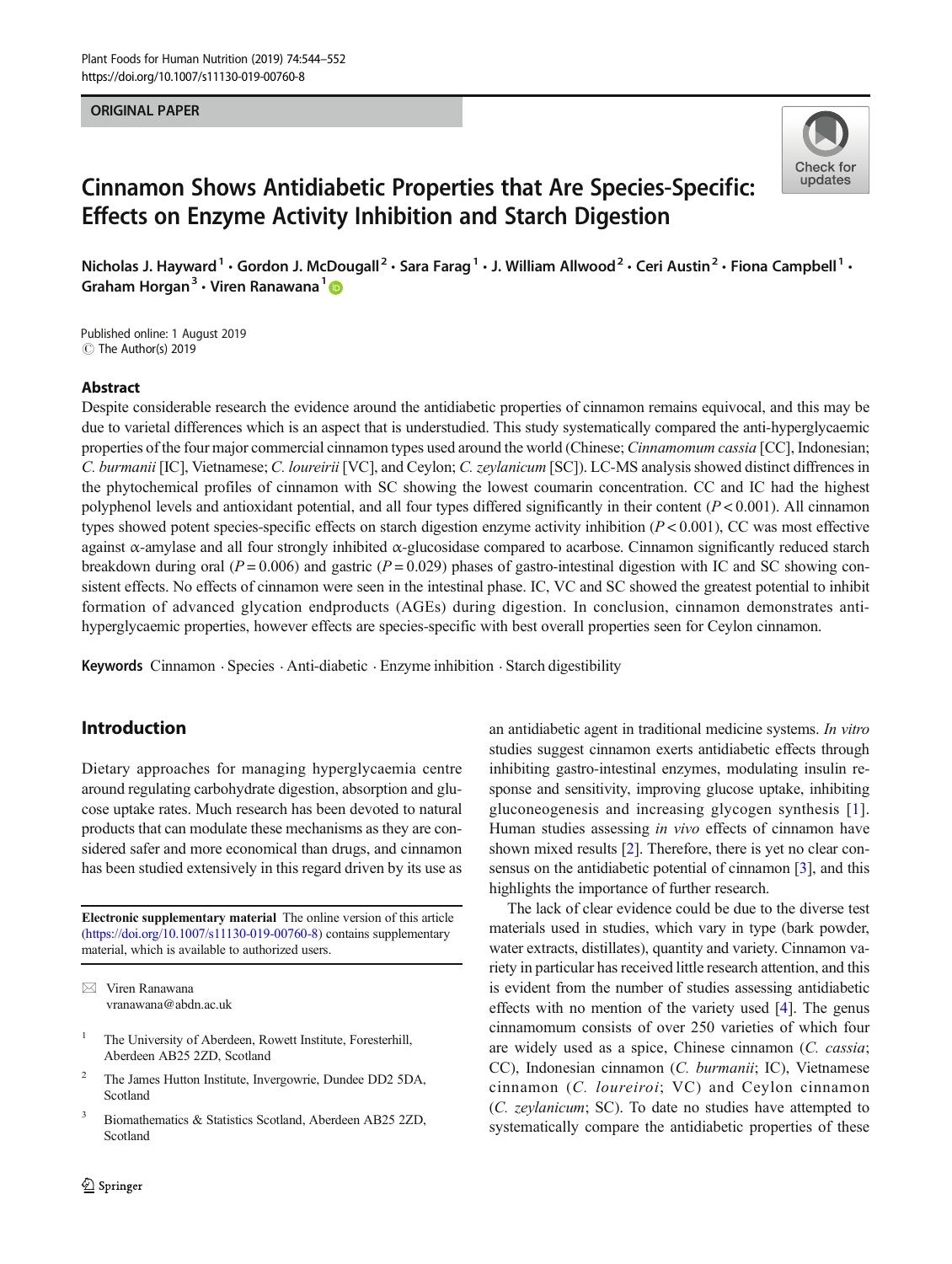four cinnamon types, despite evidence of differing compositions. A clearer understanding of their relative antidiabetic properties would be beneficial for better elucidating the potential of cinnamon as an antidiabetic agent. The objective of this study was to compare the anti-hyperglycaemic properties of the above four cinnamon types, focusing on properties related to reducing carbohydrate digestion. The specific aims of the study were to compare the bioactive, polyphenol and antioxidant profiles of cinnamon extracts, their effects on  $\alpha$ -amylase and  $\alpha$ - glucosidase enzyme, and their impact on the glycaemic potential of white bread during simulated gastrointestinal digestion. Advanced glycation endproducts (AGEs) exacerbate diabetic complications through increasing oxidative stress, inflammation and islet cell injury, and there is increasing focus on reducing their incidence. Both endogenously produced and dietary AGES are significant contributors to circulating pools and natural products have been shown to curtail their generation [\[5\]](#page-7-0). Natural products can also help reduce AGEs generation in the gastro-intestinal lumen during digestion [\[6](#page-7-0)]. Therefore, a secondary aim was to assess the qualitative effects of cinnamon on advanced glycation endproducts (AGEs) generation during gastro-intestinal digestion. The study hypothesised that the biochemical and functional characteristics of cinnamon will be species-specific, and therefore also their anti-hyperglycaemic properties.

## Materials and Methods

#### Test Material and Preparation of Extracts

Cinnamon bark powders were purchased from commercial suppliers (CC: Biovea Natural Foods, Scottsdale, AZ, USA; IC: Garrfen Ltd., Bradford, UK; VC: Costco Wholesale Corporation, Crick, UK; SC: Buy Whole Foods Online, Ramsgate, UK) and used to prepare freeze dried aqueous extracts as described by Cheng et al. [\[7](#page-7-0)]. Briefly, bark powders were dispersed in 75% aqueous ethanol (1:7), heated at 60 °C for 60 min, filtered through muslin and glass sinters, rotary evaporated and freeze dried.

### Characterisation of Extracts Using Liquid Chromatography- Mass Spectrometry (LC-MS)

Freeze dried cinnamon extracts were completely soluble at 1 mg/ml in 5% acetonitrile/ultra pure water (UPW) containing  $0.1\%$  formic acid (FA). Samples (20  $\mu$ L volume equivalent to 20 μg dry weight) were analysed on an LCQ Fleet Ion Trap mass spectrometer (Thermo Scientific Ltd., Hemel Hempstead, UK) attached to an HPLC system consisting of an Accella 600 quaternary pump and Acella photodiode array PDA detector (PDAD) and autosampler. The PDAD scanned three channels at 280, 365, and 520 nm. Samples were eluted

on a gradient of 5% acetonitrile (0.1% FA) to 40% acetonitrile (0.1% FA) on a Synergi Hydro C18 column (2.0  $\times$  150 mm; Phenomenex Ltd., Macclesfield, UK) over 30 min at a flow rate of 200 μL/min. The mass spectrometer used an electrospray ionization interface and the samples were analysed in negative-ion mode with two scan events: fullscan analysis followed by data-dependent MS/MS of the most intense ions (normalised collision energies of 45% arbitrary units) in wideband activation mode. Components were identified using published MS and  $MS<sup>2</sup>$  data [[8\]](#page-8-0). Peak areas at 280 nm for the major peaks were determined from four replicate injections using resident Xcalibur™ software (Thermo Scientific Ltd) and were shown as averages  $\pm$  standard deviation. For simplicity, the more minor proanthocyanidin (PAC) peaks were collected as one measurement.

## Analysis of Total Polyphenols and Antioxidant Potential

Total polyphenol content was measured as described earlier [\[9](#page-8-0)]. Cinnamon extracts reconstituted in 50% DMSO were used with gallic acid as the standard. The ferric reducing antioxidant potential (FRAP) was measured as previously described  $[9]$  $[9]$  with iron (II) sulphate (FeSO<sub>4</sub>) as the standard.

#### Analysis of α-Amylase Enzyme Activity Inhibition

The method described by McDougall *et al* [\[10](#page-8-0)] was used with minor modifications. Potato starch (Sigma, S2004) was used as the substrate and acarbose as a positive inhibition control. The absorbance data was used to calculate enzyme inhibition rates and  $IC_{50}$  values as follows;

Rate of absorbance change 
$$
(Abs_{410}/\text{min}) = \left(\frac{[P]_{25} - [P]_0}{\delta t}\right)
$$

Where,  $[P]_{25}$  = absorbance after 25 min,  $[P]_0$  = absorbance at 0 min and  $\delta t$  = change in time. The percentage inhibition in the presence of cinnamon or know inhibitor was calculated as follows;

*Inhibition of absorbance change*(%) = 
$$
100 - \left[ \left( \frac{Rate}{Control \ rate} \right) \times 100 \right]
$$

Where, Rate = rate with inhibitor/sample, Control rate = rate in control. Inhibitor concentrations were plotted against calculated % inhibitions, to produce a linear regression trend line, and the equation for the line used to calculate  $IC_{50}$  values.

#### Analysis of α-Glucosidase Enzyme Activity Inhibition

The method of Watanabe et al. [\[11](#page-8-0)] was used with minor modifications.  $p$ -Nitrophenyl- $\alpha$ -D-glucopyranoside (5 mM) was used as the substrate and acarbose as the positive control.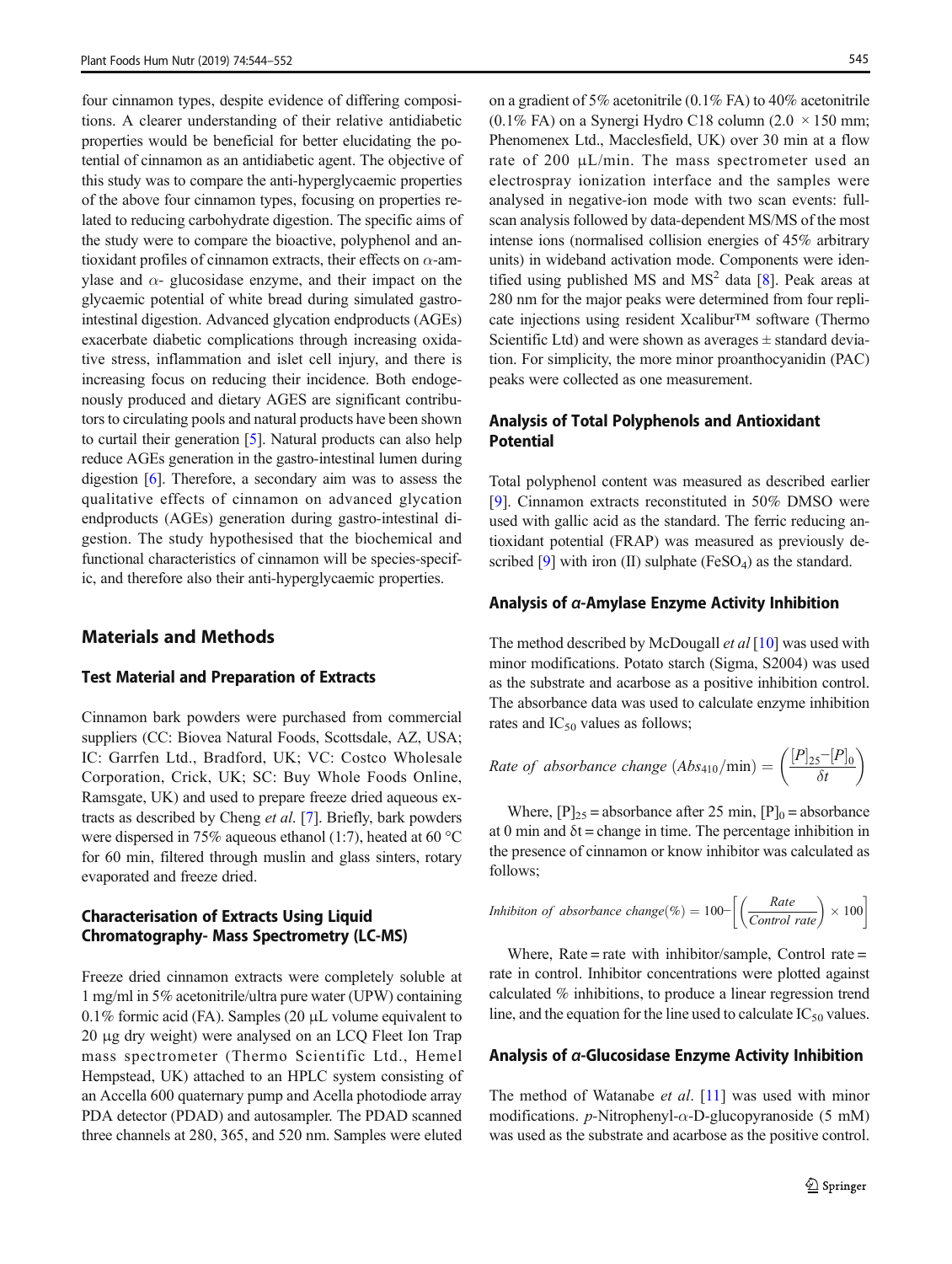Enzyme inhibition rates and  $IC_{50}$  values were calculated from the absorbance values as described above for the  $\alpha$ -amylase inhibition assay.

## Effect of Cinnamon Extracts on In Vitro Glycaemic Potential of White Bread

The impact of cinnamon extracts on the glycaemic potential of white bread was measured using a validated static in vitro model that mimics human gastro-intestinal digestion [\[12](#page-8-0)], adapted for measuring glycaemic potential [\[13\]](#page-8-0). White bread was prepared using a standard recipe (500 g strong white wheat flour, 22 g sunflower oil, 11 g sugar, 9 g yeast, 9 g salt, 333 g water) in a bread maker (SD-2500, Panasonic, Bracknell, UK). Available carbohydrate content in the bread was measured using a commercial assay (K-ACHDF, Megazyme, Wicklow, Ireland).

The *in vitro* model consisted of oral, gastric and intestinal phases of digestion. The compositions of the digestive solutions used are reported in supplementary material Table 1. Incubations were carried out in 125 ml screw-top specimen pots (order number 216–1824, VWR International, Leicestershire, UK) in a shaking incubator at 150 rpm (Stuart Orbital Incubator, SI50, Cole-Parmer, Staffordshire, UK). Bread samples containing 0.8 g of available carbohydrates were weighed into the specimen pots and 4 mL of cinnamon extract solution (3 mg of extract/mL) added. Simulated salivary fluid (20 mL) was added into all the pots, and 500 μL aliquots of digesta removed into tubes containing 2 mL ethanol and 50 μL 0.1 M HCl for measuring reducing sugars and advanced glycation endproducts (AGEs) respectively. The oral phase was initiated by placing the digestion pots in the shaking incubator at 37 °C for 3 min and terminated with the addition of 19 mL of gastric fluid. At the end of the gastric phase (30 min) the intestinal phase was initiated for 180 min with the addition of 36 mL of intestinal fluid and 123 μL of amyloglucosidase ( $\geq$ 260 U/mL, A. niger, Megazyme, Wicklow, Ireland). Further digesta aliquots were removed into ethanol and HCl at the end of the oral and gastric phases, and at 20 min and hourly for 3 h during the intestinal phase. Three independent incubations were carried out for all samples and the data pooled for analysis. Reducing sugars were measured using the dinitrosalicylic acid (DNS) method as previously described following a secondary amyloglucosidase digestion [\[13](#page-8-0)].

## Effect of Cinnamon on the Generation of AGEs during Digestion

Fluorescent advanced glycation end-products in the digesta samples were measured as described elsewhere [[14\]](#page-8-0). Samples were spun at 1500 g for 5 min, and the fluoresecence of the supernatant read at 370 nm excitation and 440 nm

emission (SpectraMax, GemiXS, Molecular Devices, CA, USA) in 96-well black plates.

#### Statistics and Data Calculations

Amounts of rapidly digestable starch (RDS), slowly digestable starch (SDS) and resistant starch (RS) fractions during digestion were calculated as previously described [\[15](#page-8-0)]. Statistical analysis was using the Statistical package for the Social Sciences (SPSS; Version 22, IBM Portsmouth, UK). Data on antioxidant potential, polyphenol content, enzyme activity inhibition, reducing sugar contents, RDS, SDS and RS contents were analysed using one-way analysis of variance (ANOVA). Post-hoc comparisons where significant differences were observed were carried out using the Tukey procedure. A  $p < 0.05$  was considered significant. Data normality was assessed using the Kolmogorov-Smirnov test.

## Results and Discussion

#### Characterisation of Cinnamon Extracts by LC-MS

This study comparatively evaluated the antihyperglycaemic properties of aqueous ethanolic cinnamon extracts. Studies have shown that hydro-ethanolic extracts demonstrate the best antioxidant and functional properties compared to fractions obtained by other methods [[16\]](#page-8-0). Although cinnamon bark powder is consumed widely in foods, the small quantities involved are often inadequate to provide physiologically relavent levels of bioactives, which is further hampered by poor bioavailability due to the cellulose matrix. The current study used an ethanol-water fraction to maximise the extraction of organic and water-soluble bioactives and minimise polysaccharide extraction. All four cinnamon types produced dried extract powders with good reconstitution properties. Extract yields varied between types with CC, IC, VC and SC showing yields of 17, 5, 3 and 2% respectively (g dry extract powder/100 g of dry bark powder). The higher extract yield of CC was noteworthy compared to the other three types, and similar levels have been previously observed [[17\]](#page-8-0). Except for SC all other cinnamon types produced a tar-like substance when ethanol was evaporated which may be indicative of high levels of lipophilic compounds. However, all of the extracts freeze dried to a dry free-flowing powder and were readily redissolvable.

The cinnamon extracts showed characteristic compositions by LC-MS (Fig. [1a\)](#page-3-0). The major components in the extracts were cinnamic acid, eugenol, cinnamldehyde, methoxy cinnamaldehyde and coumarin, with lower and variable amounts of proanthocyanidins. From these, proanthocyanidins (type A epicatechin polymers), cinnamaldehyde and cinnamic acid have been suggested to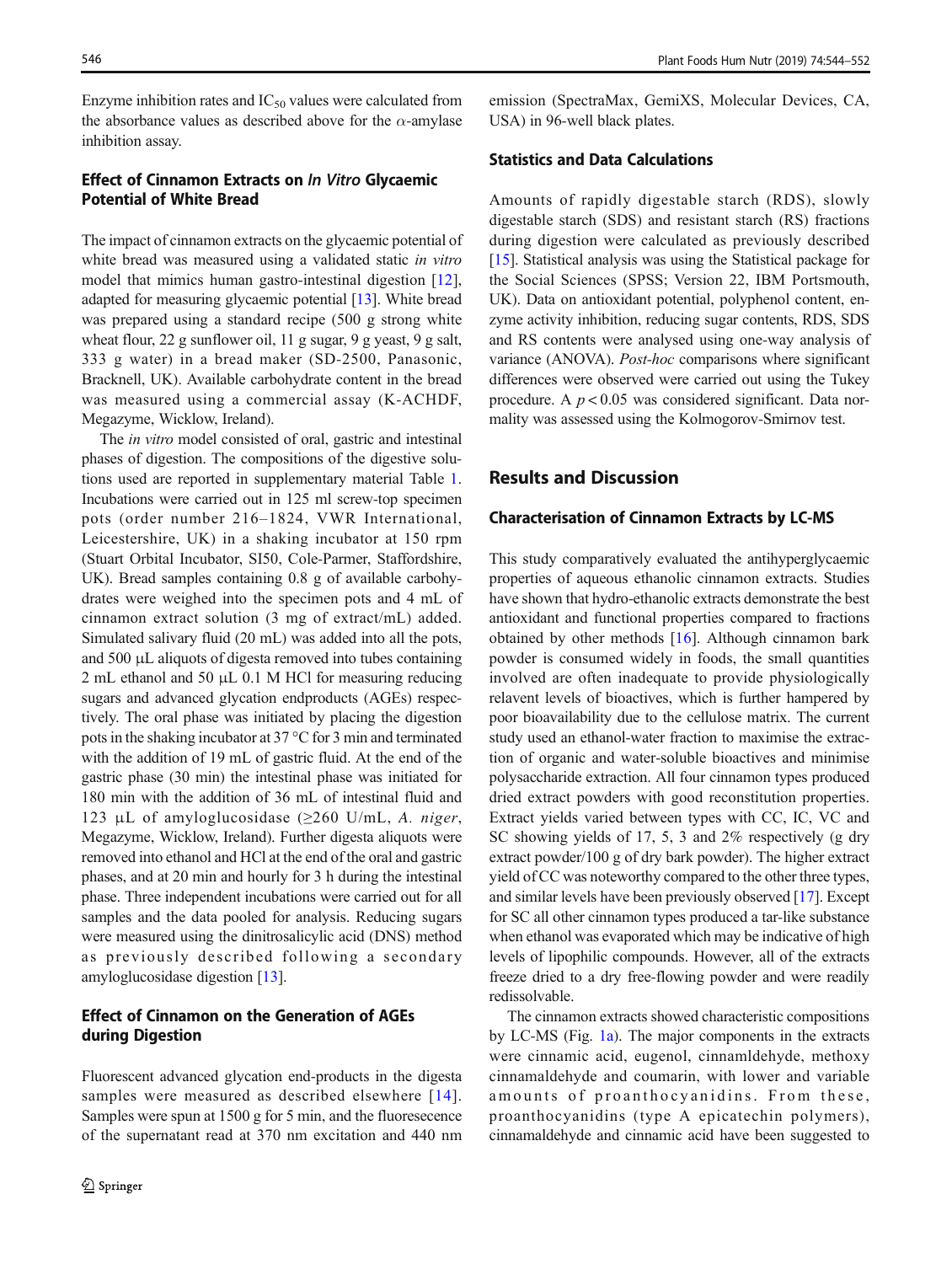<span id="page-3-0"></span>

Fig. 1 Relative compositions of cinnamon extracts. UV traces of cinnamon extracts (a) and composition of the major components (b). FSD = full scale deflection of PDAD detector at 280 nm. C-ALD – cinnamaldehyde, MeCALD = methoxy cinnamaldehyde; UK = unknown

be the main active compounds responsible for the antidiabetic properties of cinnamon [\[3](#page-7-0)]. There were clear differences in composition between the cinnamon types (Fig. 1b), especially SC which showed low levels of the hepatotoxin coumarin. This agrees with previous reports showing negligible levels of coumarin in SC, and higher relative abundances in CC, IC and VC [\[18\]](#page-8-0). Coumarin levels were highest in VC followed by CC and IC. Ceylon cinnamon also showed high levels of eugenol and methoxy cinnamaldehyde as noted previously [[8](#page-8-0)]. All four cinnamon types had high levels of cinnamaldehyde but VC and SC were higher than IC and CC. Some clear but more minor differences in proanthocyanidin composition were observed between the samples, with IC and SC showing higher contents.

#### Total Polyphenols and Antioxidant Potential

The study confirms previous evidence that cinnamon is a good source of polyphenols and antioxidants [\[19](#page-8-0)], although there is less species-specific comparative data in the literature. All four cinnamon types had high total polyphenol contents with statistically significant differences between types (F [\[3,](#page-7-0) [8](#page-8-0)]=65.7;  $P < 0.001$ ) (Fig. [2a\)](#page-4-0). CC and IC had the highest polyphenol contents (600 and 618 μg/mg GAE respectively), which were statistically similar to each other but different to VC and SC ( $P > 0.05$ ). The polyphenol content of CC is similar to previous observations  $[20]$  $[20]$  but that of IC is lower than some reports [[21](#page-8-0)]. The latter two cinnamons demonstrated statistically similar polyphenol contents  $(P > 0.05)$  (413 and 436 μg/mg GAE respectively) comparable to some previous reports [\[22](#page-8-0)] but not others [[23](#page-8-0)]. Varietal differences, and growing conditions such as climate, light intensity, soil type and agronomic practices can all influence bioactive contents in plant material and explain variations in the literature [[24](#page-8-0)].

Similar to previous reports [\[19\]](#page-8-0) we observed good antioxidant properties in the cinnamon, the levels of which differed significantly between types (F  $\lceil 3, 8 \rceil = 76.1$  $\lceil 3, 8 \rceil = 76.1$  $\lceil 3, 8 \rceil = 76.1$ ;  $P < 0.001$ ) (Fig. [2b](#page-4-0)). Post-hoc tests confirmed IC had significantly higher levels to the others (at 5258 μM Iron Sulphate). In comparison CC showed a significantly lower potential  $(4424 \mu M)$  Iron Sulphate) which agrees with previous observations [[21](#page-8-0)]. Vietnamese cinnamon and SC showed lower and statistically similar antioxidant potentials (3828 and 3964 μM Iron Sulphate respectively) which were also significantly different to CC and IC  $(P > 0.05)$ .

To our knowledge this is the first instance where the polyphenol and antioxidant contents of these four cinnamon types have been compared within a single study. Whilst variations in starting material, extraction methods, analytical methods and data units preclude meaningful comparisons with the literature, the trends suggest that IC consistently has higher polyphenol and antioxidant contents, and this may be partly due to the greater proanthocyanidin content. However, CC showed low levels of proanthocyanidins and despite this showed an increased antioxidant and polyphenol level compared to the other cinnamon species, indicating the presence of other contributing compounds. Cinnamaldehydes have shown poorer effects on antioxidant potential [[25](#page-8-0)] and our data appears to agree with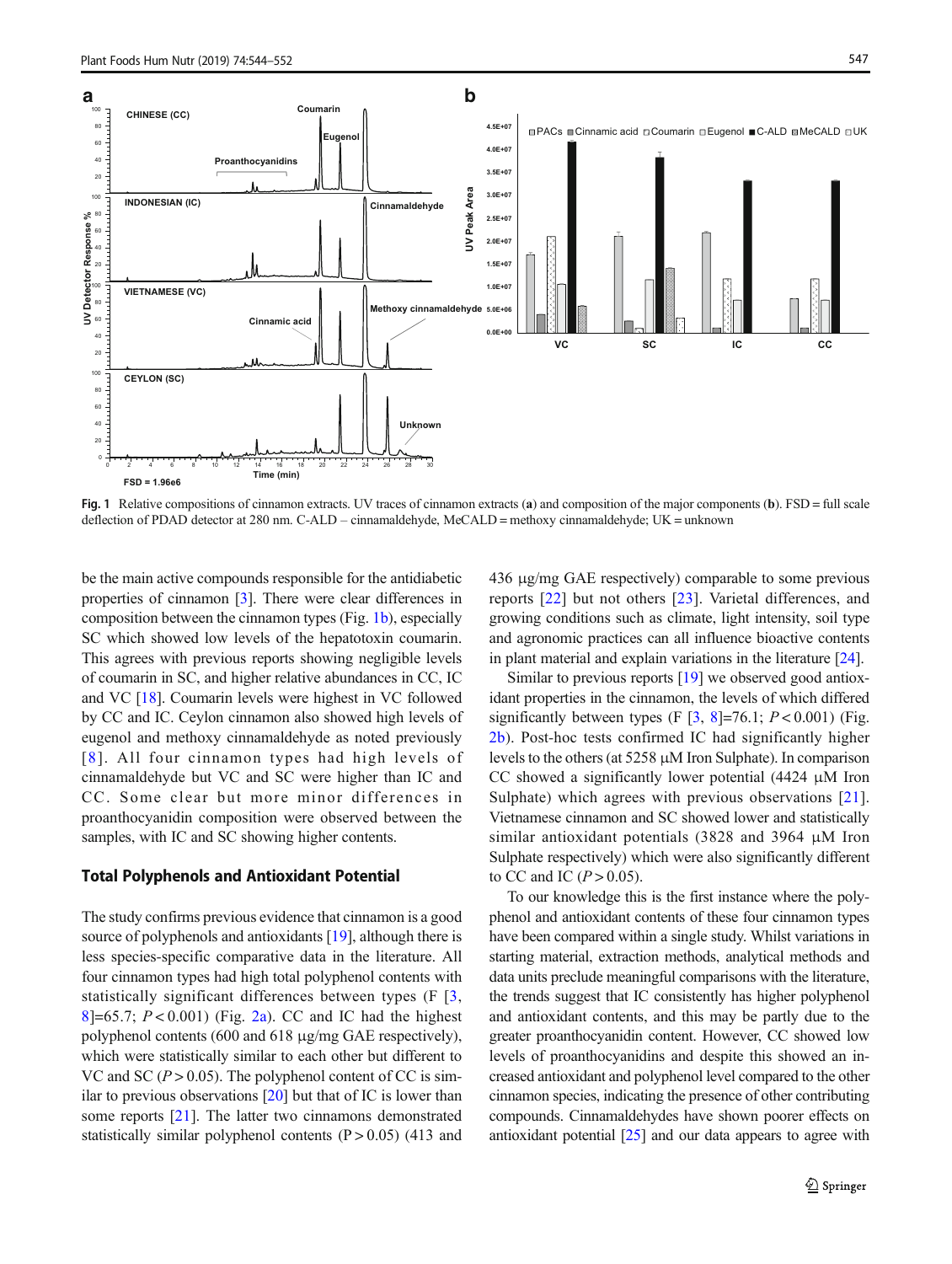<span id="page-4-0"></span>

Fig. 2 Polyphenol and antioxidant contents of cinnamon extracts. Polyphenol content (a) and antioxidant potential (b) of the cinnamon extracts. Error bars are standard deviations. Bars with different symbols are significantly different (One-way ANOVA, P < 0.05)

this where VC and SC demonstrated lower FRAP values despite having substantial contents of cinnamaldehyde and methoxy cinnamaldhyde. In addition, cinnamon contains other minor compounds such as, saponins, anthraquinones, and alkaloids which could contribute to its antioxidant potential.

## α-Amylase and α-Glucosidase Enzyme Activity Inhibition

Inhibiting digestion enzyme activity is a favoured therapeutic approach for reducing postprandial glycaemia through retarding starch digestion. Compared to other spices, cinnamon is recorded to have inhibitory effects [\[3](#page-7-0)], however none have compared this in the four major types used commercially. This study confirms the  $\alpha$ -amylase inhibitory effects of cinnamon, and showed that efficacy was significantly influenced by type  $((F \ 14,$  $((F \ 14,$  $10$ ]=173.5;  $P < 0.001$ ) (Fig. [3a](#page-5-0)). Chinese cinnamon demonstrated the lowest  $IC_{50}$  (5.3 µg/mL), which was statistically similar to the clinical agent acarbose (4.2 μg/mL) suggesting it could be a natural alternative. By comparison, IC and VC showed higher IC<sub>50</sub> values (10.8 and 12.6  $\mu$ g/mL respectively) that were statistically similar but different to CC and SC. Ceylon cinnamon showed the highest  $IC_{50}$  at 35.4  $\mu$ g/mL and was significantly different to the other three cinnamon types. This value is comparable to previous reports of  $IC_{50}$  values of up to 50  $\mu$ g/mL [\[26\]](#page-8-0) and indicates SC as having the weakest effects of the four types. We found only one study in the literature that compared enzyme inhibition rates in cinnamon types [[23](#page-8-0)], and this reports higher IC<sub>50</sub> values in the range of 1200->4000  $\mu$ g/mL which may be due to the extract type used (hydro-ethanolic extracts vs. aqueous extracts). Studies on cinnamon show that hydroalcoholic extracts demonstrate better functional effects than aqueous fractions [[16](#page-8-0)] and this supports the trends we observed. Values for  $IC_{50}$  would also depend on the experimental conditions such as the substrate type, enzyme type, substrate/enzyme concentrations, buffer conditions, incubation temperature and extract types used, and this precludes absolute value comparisons. However, when comparing trends Adisakwattana et al. [\[23\]](#page-8-0) found the lowest  $IC_{50}$  for SC followed by CC and VC, although no statistical significance was reported. The differences suggest that alcohol-soluble compounds in cinnamon such as eugenol and cinnamaldehyde may have a significant role to play in  $\alpha$ -amylase enzyme inhibition.

Compared to the effects on  $\alpha$ -amylase activity, the cinnamon extracts showed greater efficiency in inhibiting  $\alpha$ -glucosidase activity (Fig. [3b\)](#page-5-0), with a significant effect of cinnamon type (F [\[4,](#page-7-0) [10](#page-8-0)]=1276.6;  $P < 0.001$ ). All four cinnamon extracts demonstrated  $IC_{50}$  values below 2 μg/mL suggesting potent inhibitory effects, particularly in comparison with acarbose which showed a value over 1000 fold greater (2175.8  $\mu$ g/mL). The IC<sub>50</sub> value we observed for acarbose is comparable to earlier reports [\[27\]](#page-8-0). Chinese cinnamon and IC showed the lowest  $IC_{50}$  values, which were statistically similar (0.7 and 0.6 μg/mL, respectively), followed by VC and SC which showed significantly higher values to the former two but statistically similar to each other (1.7 and 1.4  $\mu$ g/mL, respectively). The IC<sub>50</sub> for SC is within the range observed by Salehi et al. [\[26](#page-8-0)] when they examined extracts made using a variety of solvents (0.5–10 μg/mL). They observed the lowest  $IC_{50}$  in methanol extracts which suggests alcohol solvents are particularly good for cinnamon and for extracting the more potent bioactives, and this agrees with other data on cinnamon [[16](#page-8-0)].

Previous studies have observed correlations between the polyphenol content of natural products and enzyme inhibitory effects [\[28](#page-8-0)], and similar relationships were seen in this study where polyphenol content of the extracts significantly correlated with  $\alpha$  amylase ( $r = -0.59$ ;  $P = 0.045$ ) and  $\alpha$ -glucosidase inhibition rates ( $r = -0.90$ ;  $P < 0.001$ ).

Overall, the data shows that Chinese cinnamon is particularly effective in inhibiting  $\alpha$ -amylase while all four types are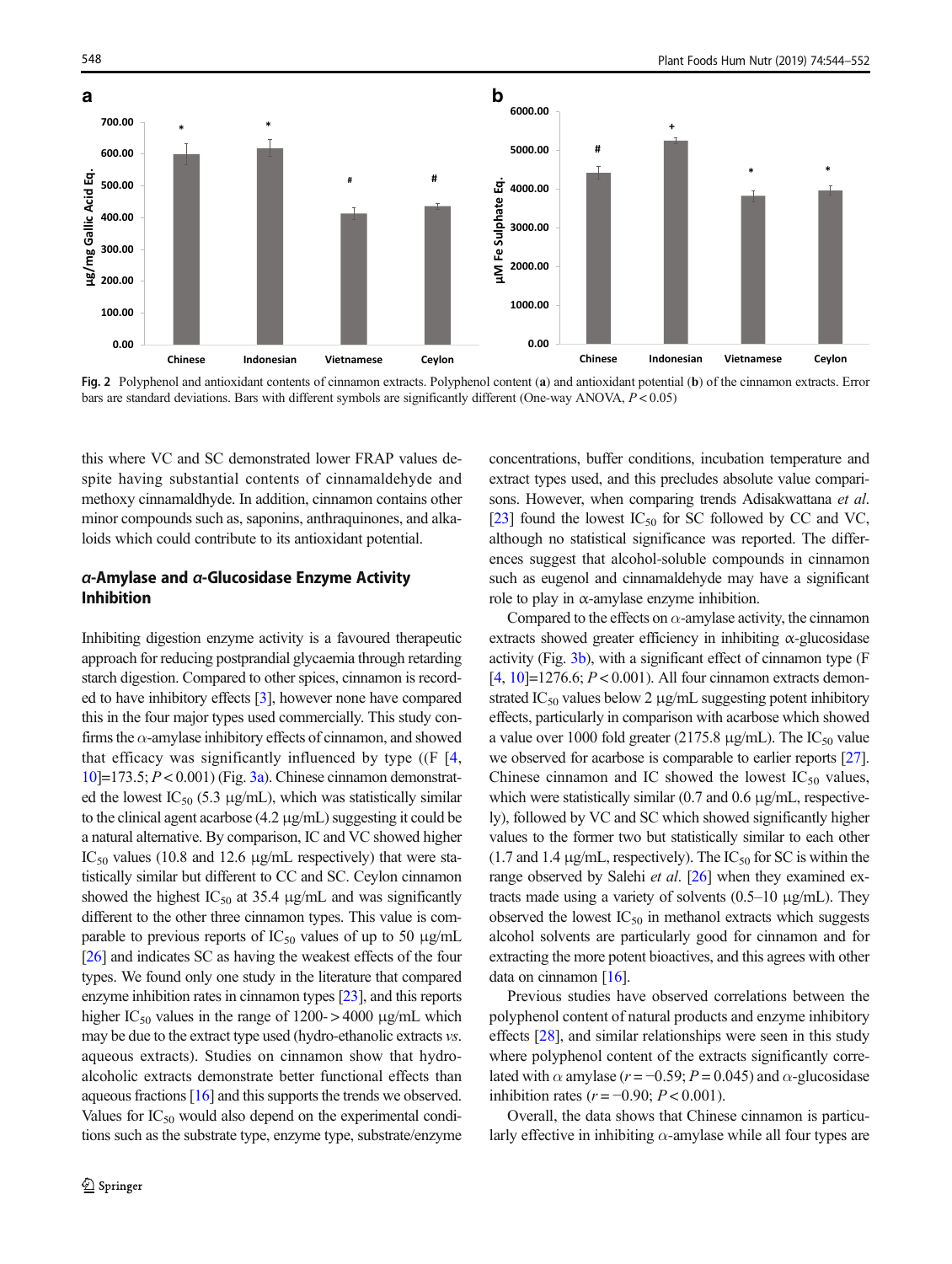<span id="page-5-0"></span>

Fig. 3 Enzyme activity inhibition by cinnamon extracts.  $\alpha$ -amylase (a) and  $\alpha$ -glucosidase (b) inhibition activity of the cinnamon extracts expressed as  $IC_{50}$  values. Error bars are standard deviations. Bars with different symbols are significantly different (One-way ANOVA,  $P < 0.05$ )

excellent at inhibiting  $\alpha$ - glucosidase. A limitation to the use of Cassia type cinnamons is their high coumarin content (5800 mg/kg for CC and up to 9000 mg/kg for IC) [[29\]](#page-8-0), and current European guidelines recommend an intake cap of 0.1 mg/kg of body weight to avoid possible hepatotoxic and carcinogenic effects. This limits daily intakes of cassia cinnamon types to around 1 g of powder which may be insufficient to exert beneficial effects on enzyme activity. Using decoumarinated extracts is a potential alternative.

The more pronounced effects of cinnamon on  $\alpha$ -glucosidase suggests it could play a greater role in inhibiting the breakdown of sugars at the brush border, including intermediates produced from  $\alpha$ -amylase activity. Since glucosidases play a central role in the cleavage of 1–6 glycosidic bonds their inhibition would reduce the breakdown of amylopectins, a starch fraction particularly associated with higher glycaemic responses. Similar to acarbose, Shihabudeen et al [[30\]](#page-8-0) found that the effects of Ceylon cinnamon on  $\alpha$ -glucosidase inhibition was reversible, which is beneficial as it would only curtail digestion rate and not inhibit it. Similar work is required with other cinnamon types to determine the reversibility of their associations with digestive enzymes. Natural alternatives to acarbose could be beneficial for patients intolerant to this clinical inhibitor, however care must be taken to avoid side effects due to carbohydrate maldigestion.

## Effect of Cinnamon Extracts on Glycaemic Potential of White Bread

Cinnamon significantly affected white bread starch digestion during the oral and gastric phases of digestion  $(F [4, 10] = 6.9;$  $(F [4, 10] = 6.9;$  $(F [4, 10] = 6.9;$  $(F [4, 10] = 6.9;$  $(F [4, 10] = 6.9;$  $P = 0.006$  and F [[4,](#page-7-0) [10](#page-8-0)]=4.2;  $P = 0.029$ , respectively) but no effects were seen in the subsequent stages (Fig. [4](#page-6-0)). Post hoc comparisons showed that in the oral phase, CC, IC and SC statistically significantly reduced starch digestion  $(64.3 \pm 2,$  $65.4 \pm 1$ ,  $66.2 \pm 2$  mg/g of carbohydrate, respectively) compared to the plain bread control  $(77.4 \pm 5 \text{ mg/g of carbohy}$ drate). To our knowledge this is the first study to compare the glycaemic potential of extracts of different cinnamon types using a validated in vitro gastro-intestinal model. This confirms the inhibitory effects of cinnamon on  $\alpha$ -amylase activity and agrees with our inhibition assay results. However, the data also shows that all three extract types curtailed starch digestion to similar degrees when used at the same concentration despite having differing amylase  $IC_{50}$  values, and this may indicate a lower importance of absolute  $IC_{50}$  values. Interestingly, SC showed a good level of inhibition despite having a relatively high  $IC_{50}$  value, and further confirms the positive antiglycaemic properties seen for this cinnamon type in previous in vitro and in vivo work [[3](#page-7-0)]. Conversely, VC failed to statistically significantly curtail starch digestion  $(68.6 \pm 5 \text{ mg/g of carbohydrate})$  despite an IC<sub>50</sub> similar to IC. Our data agrees with reports showing poor effects of VC on  $\alpha$ -amylase activity [\[23](#page-8-0)], however further work is required.

Compared to the plain bread control  $(90.9 \pm 6 \text{ mg/g of car-}$ bohydrate) the presence of IC and SC significantly reduced free glucose content in the gastric phase (74.7  $\pm$  5 and 73.3  $\pm$  6 mg/g of carbohydrates, respectively) but not CC and VC (79.0  $\pm$  6 and  $79.3 \pm 6$  mg/g of carbohydrates, respectively) ( $P < 0.05$ , Fig. [4\)](#page-6-0). Although enzyme activity should be reduced by the low pH, the buffering effects of foods can retain activity in gastric conditions for up to 30 min [[31](#page-8-0)] and may explain the sustained effects of cinnamon on starch digestion. No studies have assessed the effects of gastric pH on cinnamon constituent functionality and this is an important area worthy of study.

Cinnamon did not show noteworthy effects in curtailing starch digestion during the intestinal phase. This lack of effect was not reflective of our observations in the enzyme inhibition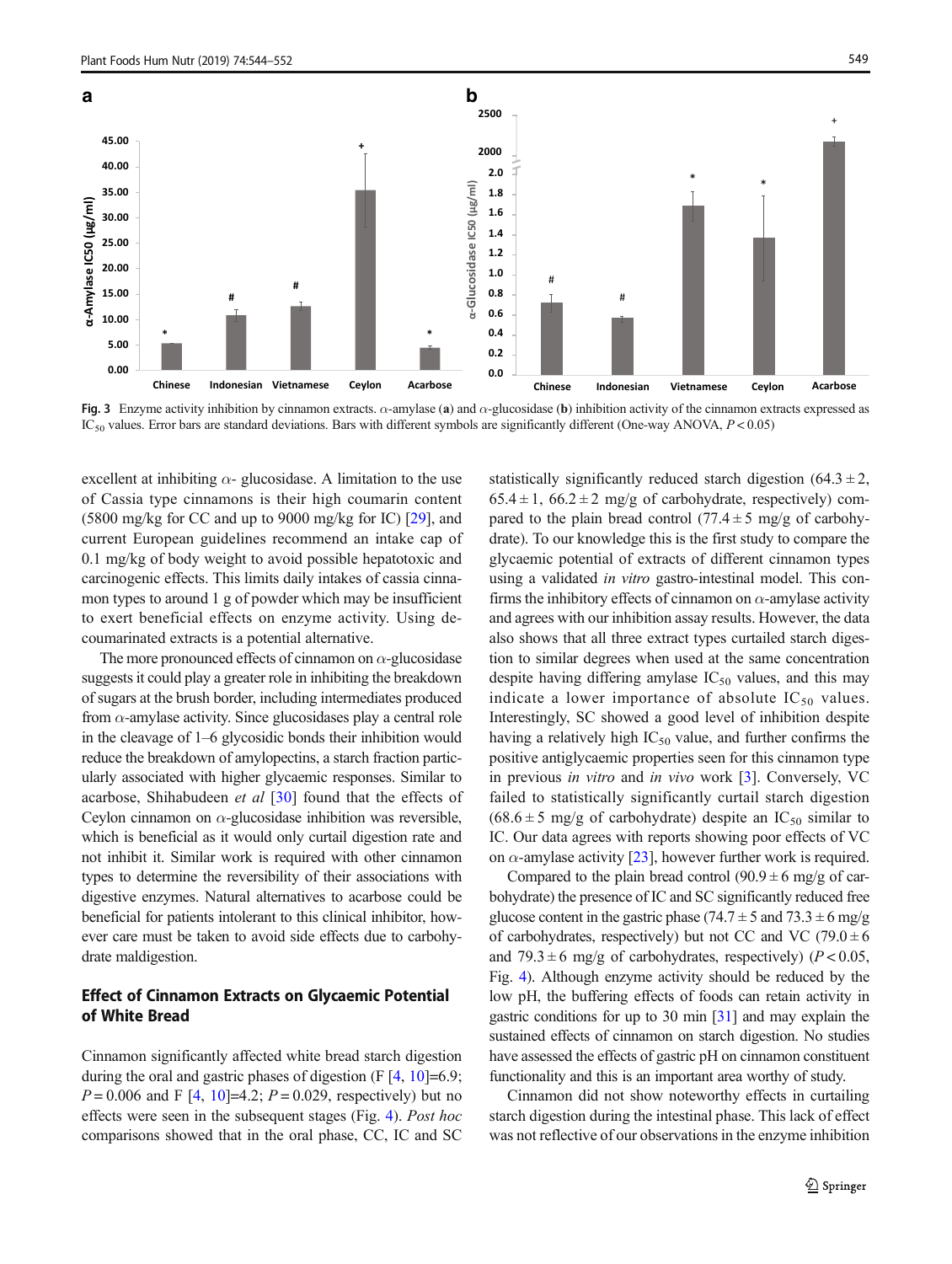<span id="page-6-0"></span>

Fig. 4 Effects of cinnamon on the glycaemic potential of white bread. Glycaemic potential of white bread measured as free glucose generated during in vitro gastro-intestinal digestion. Error bars are standard deviations

assays and one explanation may be a reduced efficacy due to dilution effects. The volume in the intestinal digestions was 72 mL compared to 20 and 38 mL in the oral and gastric phases, respectively, and the resulting reduction in extract concentrations (to 6%) may have precluded significant inhibitory effects. Although this needs to be confirmed, its practical implications are worth considering as significant dilution of food occurs in the digestive lumen due to the secretion of fluids, and this may be influencing the functionality of natural products. Furthermore, the chyme is a complex



Fig. 5 Generation of advanced glycation end-products during gastro-intestinal digestion. Values are corrected for baseline. Error bars are standard deviations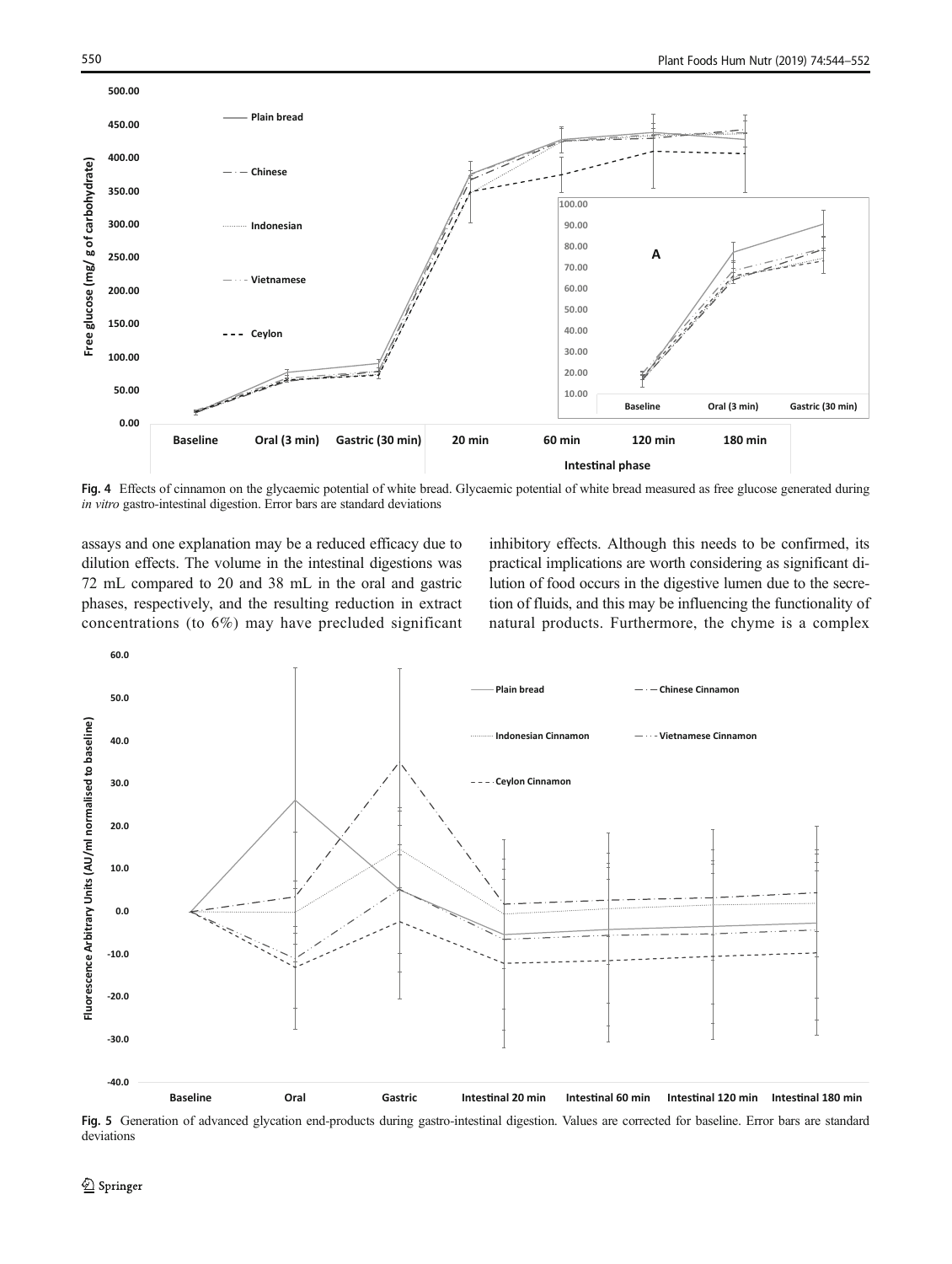<span id="page-7-0"></span>mixture where factors such as viscosity, particle size, food and secretion compositions can affect the activity of functional compounds.

Polyphenols could influence the ratios of starch fractions such as RDS, SDS and RS [[32](#page-8-0)], however this study did not show any effects of cinnamon on them  $(P > 0.05)$  (Table 2 in supplementary material). The RDS by definition is the glucose released in the first 20 min of intestinal digestion and is indicative of the early glycaemic response phase, SDS is that digested between 20 and 120 min and RS that remains undigested at the end of 120 min. Therefore, a starch profile favouring higher SDS and RS contents could be indicative of a lower glycaemic response. Comparative data is unavailable as the effects of cinnamon on starch fractions has not been previously measured, and therefore further confirmatory studies are required.

We also measured AGEs in digesta samples as a qualitative measure to assess effects of cinnamon on the generation of Maillard reaction products during gastro-intestinal digestion. The analytical method used in the current study only quantified fluorescent AGEs which are a less stable group of reaction products. This is evident from the large standard deviations observed in the data (Fig. [5\)](#page-6-0), and therefore is a method best used for obtaining indicative data. The results suggest that all four cinnamon types retard AGEs formation in the oral phase of digestion compared to the control. Indonesian cinnamon, VC and SC showed the best effects in reducing AGEs, and the latter in particular. This agrees with previous data showing a beneficial effect of SC on AGEs [\[33\]](#page-8-0). Interestingly all cinnamons showed a peak in AGEs in the gastric phase contrary to what could be expected. The effect of pH on AGEs generation is complex and although the rate of the initial step of the Maillard reaction with the amino groups is decreased there is an increased reactivity with carbonyl groups of reducing carbohydrates at low pH [[34](#page-8-0)]. The beneficial effects of cinnamon on AGEs have been ascribed to catechin, epicatechin and particularly proanthocyanidins acting as reactive carbonyl scavengers [[35](#page-8-0)]. Loss of the inhibitory activity of the extracts in the gastric phase may be due to changes in molecular conformation at the lower pH affecting the susceptibility for glycation and also the types of products formed [\[36\]](#page-8-0).

The cinnamon concentrations tested in the *in vitro* digestions were at practically relevant levels corresponding to 0.07, 0.2, 0.4 and 0.6 g of CC, IC, VC and SC bark powders, respectively. These amounts are approximately equivalent to consuming 640 mg of cinnamon extract with an 80 g portion of white bread. The promising effects observed with this relatively low level of supplementation suggests room for safely increasing levels and possibly enhancing physiological effects, however this remains to be confirmed in dose response studies.

To our knowledge, this is the first study to systematically compare the four most commercially relevant cinnamon types

for some of their anti-hyperglycaemic properties. The distinct phytochemical profiles observed for the four types highlight the importance of considering cinnamon on a species-specic basis rather than as a generic whole. All four cinnamon types showed strong evidence of digestive enzyme inhibition and confirms this as a mechanistic pathway for potential antidiabetic effects. Chinese cinnamon showed the strongest activity against  $\alpha$ -amylase, and all four types potently inhibited  $\alpha$ glucosidase activity. At practically relevant concentrations cinnamon extracts, particularly Indonesian and Ceylon types retarded starch digestion in the oral and gastric phases of gastro-intestinal digestion, however none showed effects during small intestinal digestion. Synthesising all the findings of the study Ceylon cinnamon showed the best overall potential in terms of bioactive and anti-nutrient profiles, enzyme inhibitory activity and effects on starch digestion.

Acknowledgements The study was funded by the Rural and Environment Science and Analytical Services Division of the Scottish government (RESAS). The authors are grateful to Phyllis Nicol for assisting with AGE measurements.

#### Compliance with Ethical Standards

Conflict of Interest All of the authors declare no conflicts of interest.

Open Access This article is distributed under the terms of the Creative Commons Attribution 4.0 International License (http:// creativecommons.org/licenses/by/4.0/), which permits unrestricted use, distribution, and reproduction in any medium, provided you give appropriate credit to the original author(s) and the source, provide a link to the Creative Commons license, and indicate if changes were made.

## References

- 1. Kazeem MI, Davies TC (2016) Anti-diabetic functional foods as sources of insulin secreting, insulin sensitizing and insulin mimetic agents. J Funct Foods 20:122–138
- 2. Baker WL, Gutierrez-Williams G, White CM, Kluger J, Coleman CI (2008) Effect of cinnamon on glucose control and lipid parameters. Diabetes Care 31:41–43
- 3. Medagama AB (2015) The glycaemic outcomes of cinnamon, a review of the experimental evidence and clinical trials. Nutr J 14: 108
- 4. Costello RB, Dwyer JT, Saldanha L, Bailey RL, Merkel J, Wambogo E (2016) Do cinnamon supplements have a role in glycemic control in type 2 diabetes? A narrative review. J Acad Nutr Diet 116:1794–1802
- 5. Peng X, Ma J, Chen F, Wang M (2011) Naturally occurring inhibitors against the formation of advanced glycation end-products. Food Funct 2:289–301
- 6. Bains Y, Gugliucci A (2017) Ilex paraguariensis and its main component chlorogenic acid inhibit fructose formation of advanced glycation endproducts with amino acids at conditions compatible with those in the digestive system. Fitoterapia 117:6–10
- 7. Cheng DM, Kuhn P, Poulev A, Rojo LE, Lila MA, Raskin I (2012) In vivo and in vitro antidiabetic effects of aqueous cinnamon extract